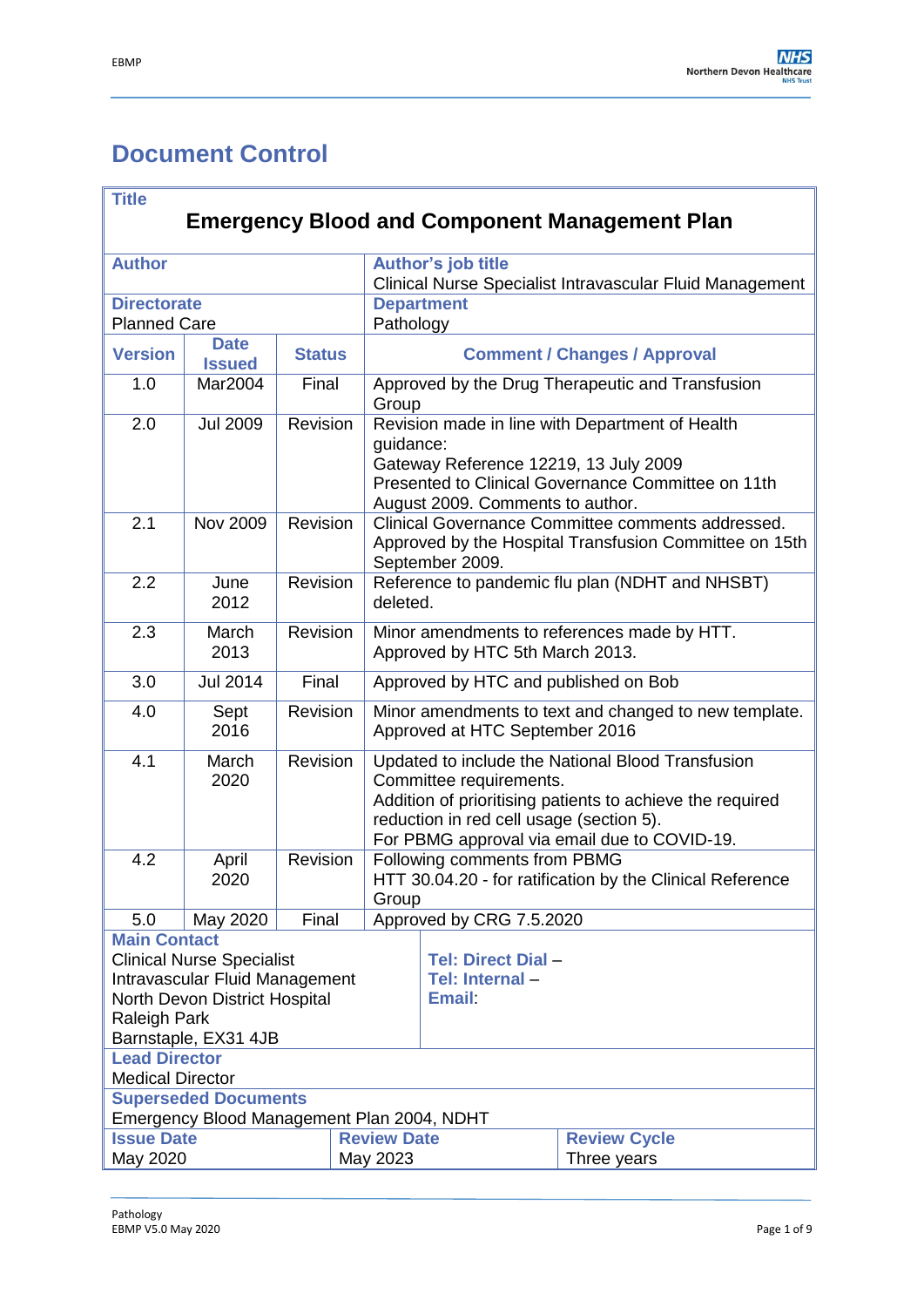| <b>Consulted with the following stakeholders: (list all)</b><br>Patient Blood Management Group members |                                                |  |  |  |  |  |
|--------------------------------------------------------------------------------------------------------|------------------------------------------------|--|--|--|--|--|
| <b>Approval and Review Process</b><br>Patient Blood Management Group (PBMG)                            |                                                |  |  |  |  |  |
| <b>Clinical Effectiveness Committee (CEC)</b><br>۰                                                     |                                                |  |  |  |  |  |
| <b>Local Archive Reference</b>                                                                         |                                                |  |  |  |  |  |
| G:\Pathology\Transfusion Team\Policies and Guidelines\EBMP<br><b>Local Path</b>                        |                                                |  |  |  |  |  |
| G:\Pathology\Transfusion Team\Policies and Guidelines\EBMP<br><b>Filename</b>                          |                                                |  |  |  |  |  |
| Emergency Blood and Component Management Plan v5.0 April2020                                           |                                                |  |  |  |  |  |
| <b>Policy categories for Trust's internal</b>                                                          | <b>Tags for Trust's internal website (Bob)</b> |  |  |  |  |  |
| website (Bob)                                                                                          | Transfusion, Red cells, Platelets              |  |  |  |  |  |
| Pathology, Blood Transfusion                                                                           |                                                |  |  |  |  |  |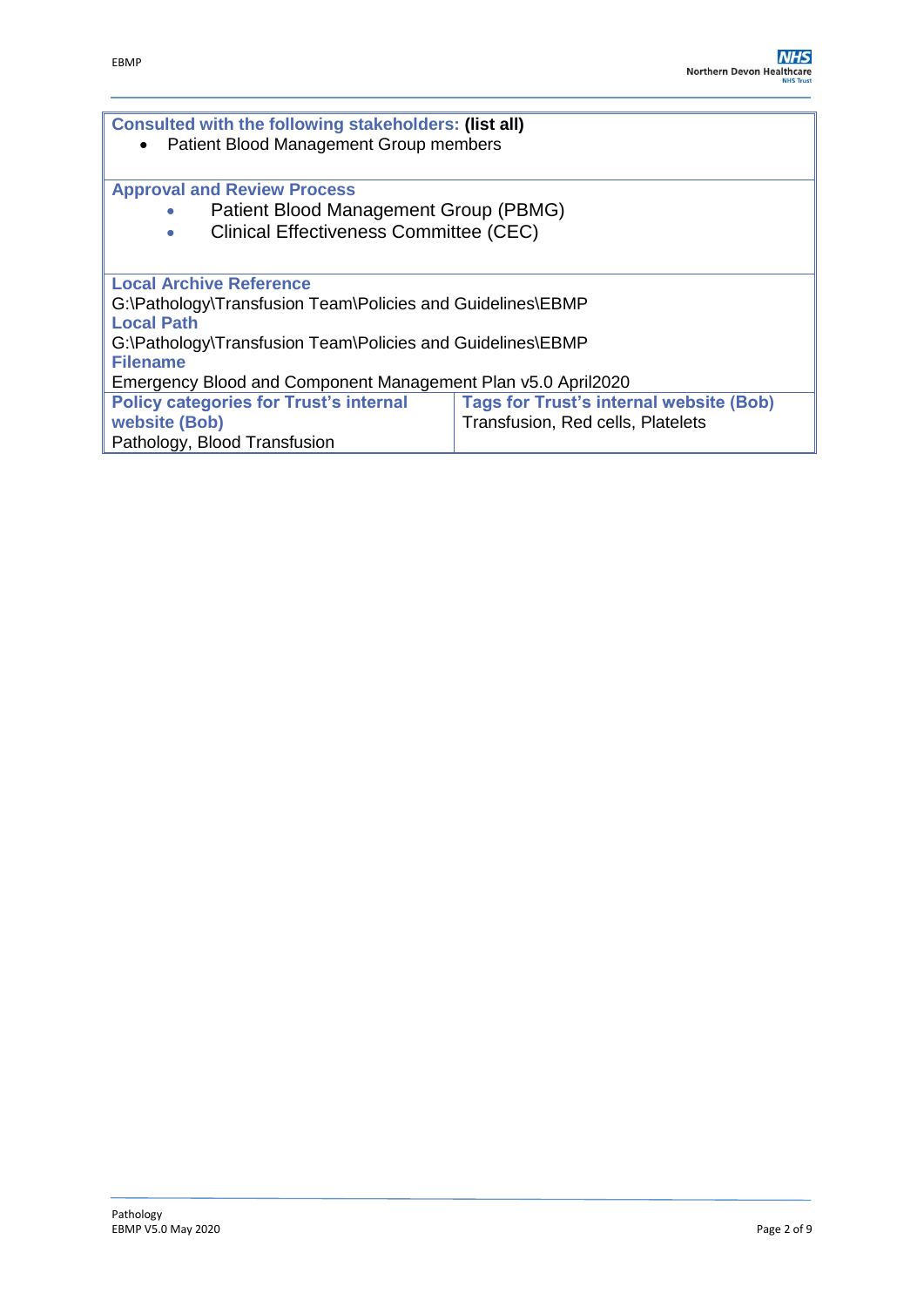| 1. |                                                                 |  |
|----|-----------------------------------------------------------------|--|
| 2. |                                                                 |  |
| 3. |                                                                 |  |
|    |                                                                 |  |
| 4. | Implementation of the Emergency Blood Management Plan (EBMP)  6 |  |
|    |                                                                 |  |
|    |                                                                 |  |
|    |                                                                 |  |
|    |                                                                 |  |
| 5. |                                                                 |  |
| 6. |                                                                 |  |
|    |                                                                 |  |

# <span id="page-2-0"></span>**1. Purpose**

- **1.1.** NHS emergency planning requires the development of contingency plans to ensure the effective use of available blood and blood components when blood stocks fall to very low levels. Pre-determined plans will be critical to ensuring transfusion support remains available for the patients who need it most.
- **1.2.** This document sets out Northern Devon Healthcare Trust's system for the management of blood and blood components in the event of a severe or prolonged national shortage. It provides a robust framework to ensure a consistent approach across the whole organisation.
- **1.3.** The policy applies to all clinical staff and all biomedical scientists at NDHT.
- **1.4.** Implementation of this policy will ensure that:
	- Donor blood and components are used in the most effective manner.
	- Donor blood and components will be available for emergency cases.
	- Clinical staff are kept informed of the implications of a blood shortage.

# <span id="page-2-1"></span>**2. Responsibilities**

## **Role of the Medical Director**

- **2.1.** The Medical Director is responsible for:
	- Ensuring that an Emergency Blood Management Group is identified.
	- Convening the Emergency Blood Management Group in the event of notification of a Red Alert.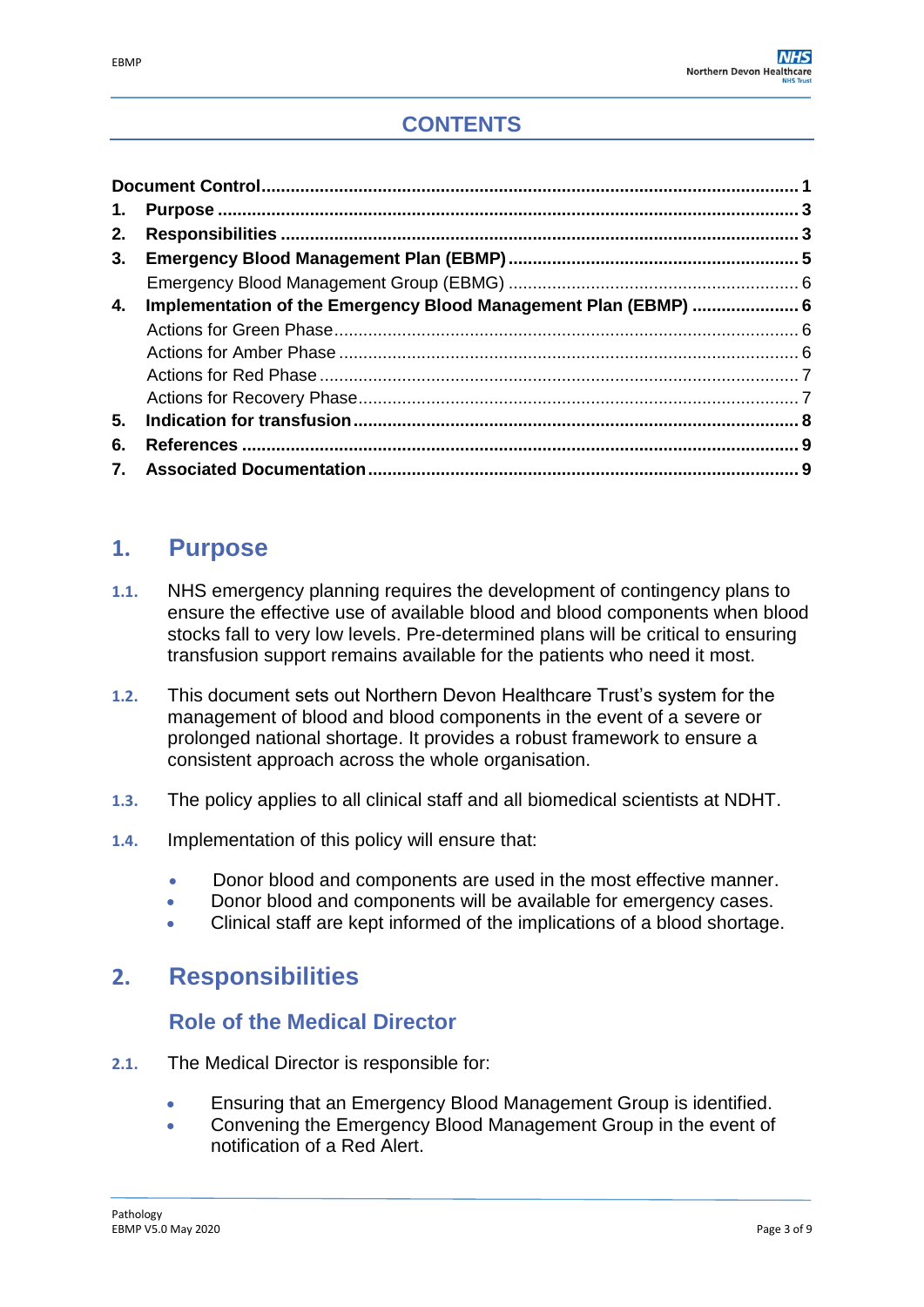### **Role of the Consultant Haematologist**

- **2.2.** The Consultant Haematologist is responsible for:
	- Ensuring that the Hospital Transfusion Team is alerted to notification of blood shortages.
	- Assessment of requests for non-urgent blood transfusions.
	- Authorising the change to the appropriate phase of the Emergency Blood Management Plan.

## **Role of the Hospital Transfusion Team**

- **2.3.** The Hospital Transfusion Team is responsible for:
	- Reviewing requests for blood and blood components.
	- **Monitoring of blood availability and usage.**
	- Communicating with clinical staff regarding the current situation.

## **Role of the Blood Transfusion Laboratory Manager**

- **2.4.** The Blood Transfusion Laboratory Manager (or deputy) is responsible for:
	- Ensuring that relevant clinical staff are alerted promptly upon notification of a blood shortage.
	- Alerting members of the Emergency Blood Management Group upon notification of a blood shortage.
	- Regular (at least once daily) communication with the NHSBT (Blood and Transplant service) to determine availability of blood and components.
	- Communication with regional colleagues to ensure the most efficient use of available blood and components.

## **Role of the Emergency Blood Management Group (EBMG)**

- **2.5.** The Emergency Blood Management Group is responsible for:
	- Implementing the Emergency Blood Management Plan (EBMP).
	- Assessment of requests for blood and components.
	- Monitoring compliance of the EBMP.

## **Role of clinical staff**

- **2.6.** The clinical staff are responsible for:
	- Assisting with the implementation of the EBMP.
	- Ensuring that all blood requested for transfusion is essential and clinically indicated.
	- Use techniques to avoid the need for transfusion where possible (eg exogenous erythropoietin, cell salvage, intravenous iron)
	- Discussing the implications of the plan with affected patients as required.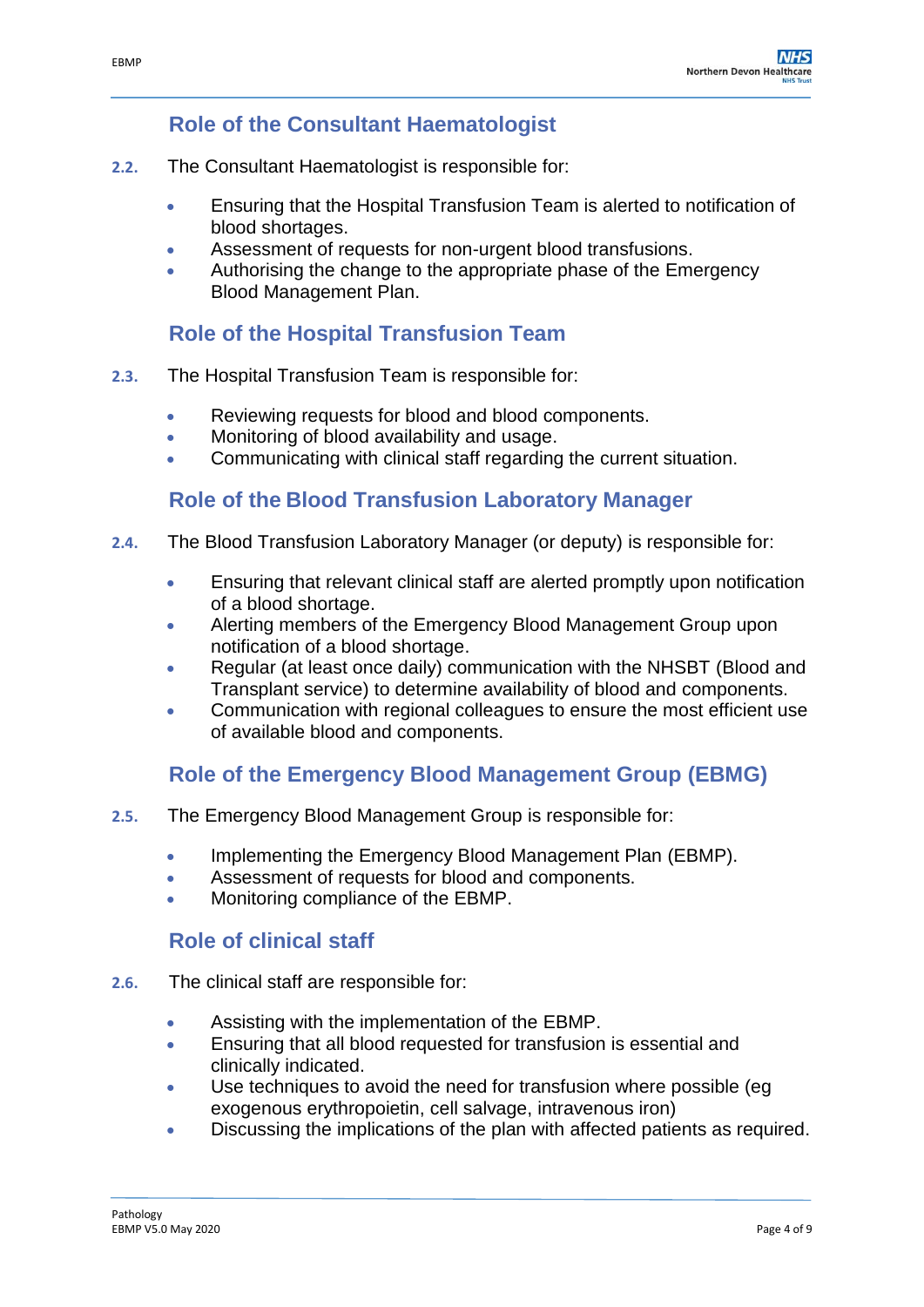### **Role of the Biomedical Scientist Staff**

- **2.7.** The Biomedical Scientist Staff are responsible for:
	- **Deputising for the Blood Transfusion Laboratory Manager where** necessary.
	- The continued operation of the Laboratory and the provision of haematology results to assist the EBMG to allocate available blood and components where there is the most need.

# **3. Emergency Blood Management Plan (EBMP)**

**3.1.** The contingency planning group of the National Blood Transfusion Committee required hospitals to develop emergency blood management arrangements which form part of the overall contingency plans to manage shortages in a variety of situations, including:

| <b>Shortage</b>      | <b>Example</b>                                                                                                                 |
|----------------------|--------------------------------------------------------------------------------------------------------------------------------|
| Short term shortages | During bad weather or an influenza outbreak                                                                                    |
| Very acute shortages | Security issues which prevent donors coming forward<br>to donate blood                                                         |
| Prolonged shortages  | The introduction of further measures to reduce the risk<br>of disease transmission by transfusion or changes in<br>processing. |
|                      | The COVID-19 pandemic in 2020 has also prompted<br>concerns around red cell shortages that may be<br>prolonged.                |
|                      | Unexpected increases in demand.                                                                                                |

**3.2.** The plan is structured to provide a framework of actions for NHSBT and hospitals at three phases

**Green: Normal circumstances where supply meets demand**

**Amber: Reduced availability of blood for a short or prolonged period**

#### **Red: Severe, prolonged shortages**

- **3.3.** Should a national red cell shortage occur, NHSBT will activate their emergency plan and will notify Transfusion Laboratory Managers / Laboratory staff to implement the EBMP.
- **3.4.** In a shortage, actions within hospitals may need to be reviewed daily by either the EBMG or a nominated group of key staff.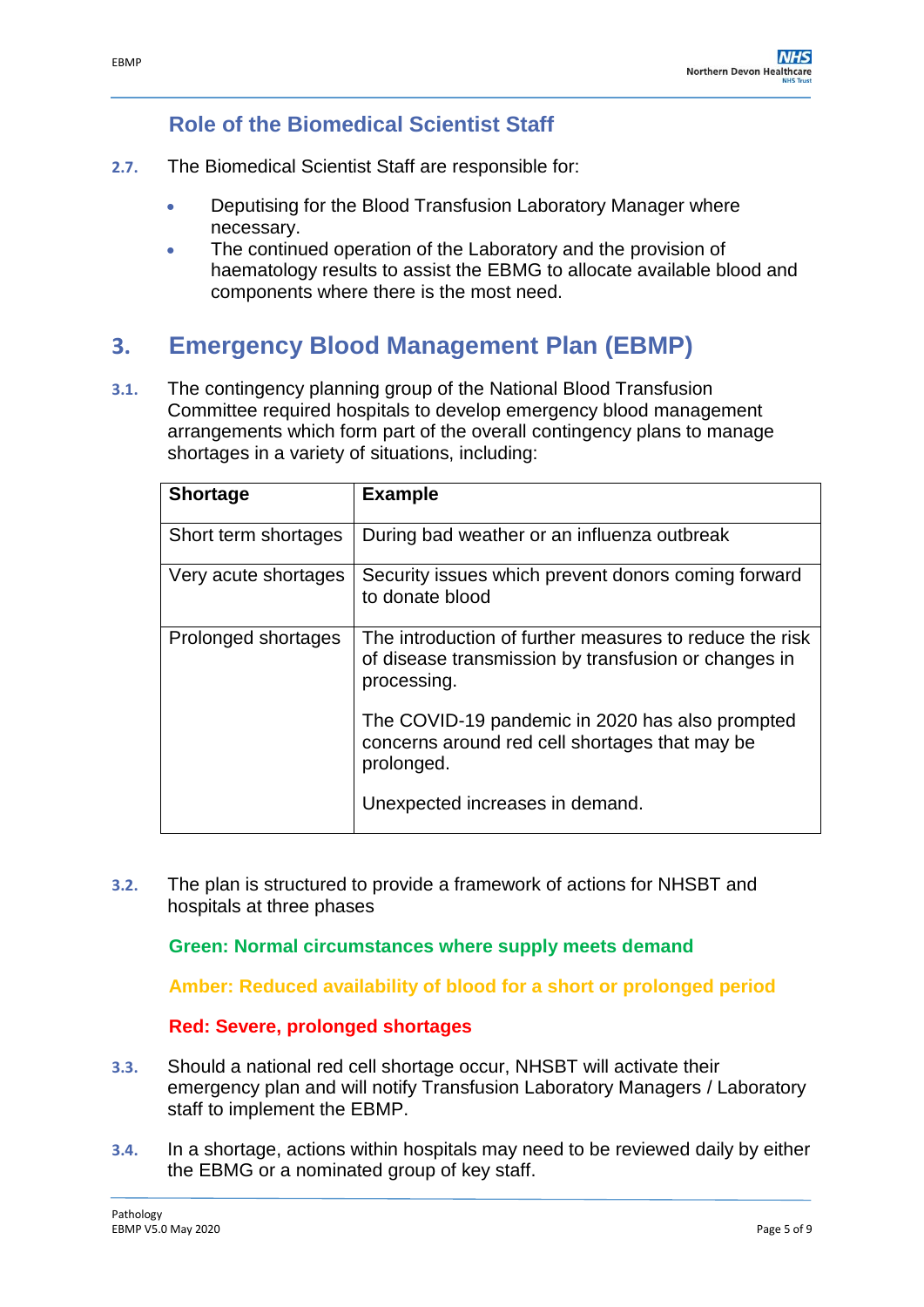# **Emergency Blood Management Group (EBMG)**

- **3.5.** In the event of blood shortages, the EBMG will be called upon to discuss the action to be taken and any measures that need to be put in place to conserve the amount of blood and blood components at NDHT.
- **3.6.** The EBMG will include:
	- **Medical Director or nominated representative**
	- Duty Consultant Haematologist (Out of hours via RD&E switchboard)
	- **Blood Transfusion Laboratory Manager**
	- Clinical Nurse Specialist IV Fluid Management
	- Duty Emergency Department Consultant or nominated representative
	- Duty Consultant Physician or nominated representative
	- Duty Consultant Surgeon or nominated representative
	- Duty Obstetrics/Gynaecology consultant or nominated representative
	- Duty Consultant Anaesthetist or nominated representative
	- Chief Nurse or nominated representative
	- Clinical Site Management Team
	- Administrative/Clerical Support

# <span id="page-5-0"></span>**4. Implementation of the Emergency Blood Management Plan (EBMP)**

# **Actions for Green Phase**

- **4.1.** No shortage of blood components or blood products exists.
- **4.2.** NHS Blood and Transplant service (NHSBT) is able to provide optimal inventory service according to requests received.
- **4.3.** Maintain appropriate membership and functioning of the Patient Blood Management Group (PBMG) and Hospital Transfusion Team (HTT).
- **4.4.** Ensure that blood transfusion policies and guidance for the effective use of donor blood are in place, implemented and monitored.
- **4.5.** Strategies to reduce wastage and ensure that red cells and platelets are used appropriately.
- **4.6.** Provision of education and training to all staff involved in the process of blood transfusion.

## **Actions for Amber Phase**

- **4.7.** NHSBT will contact the Blood Transfusion Manager / Laboratory staff informing that there is a shortage in red cell or platelet stocks.
- **4.8.** NHSBT will take action to maximise production and increase collection of red cells and platelets during this time.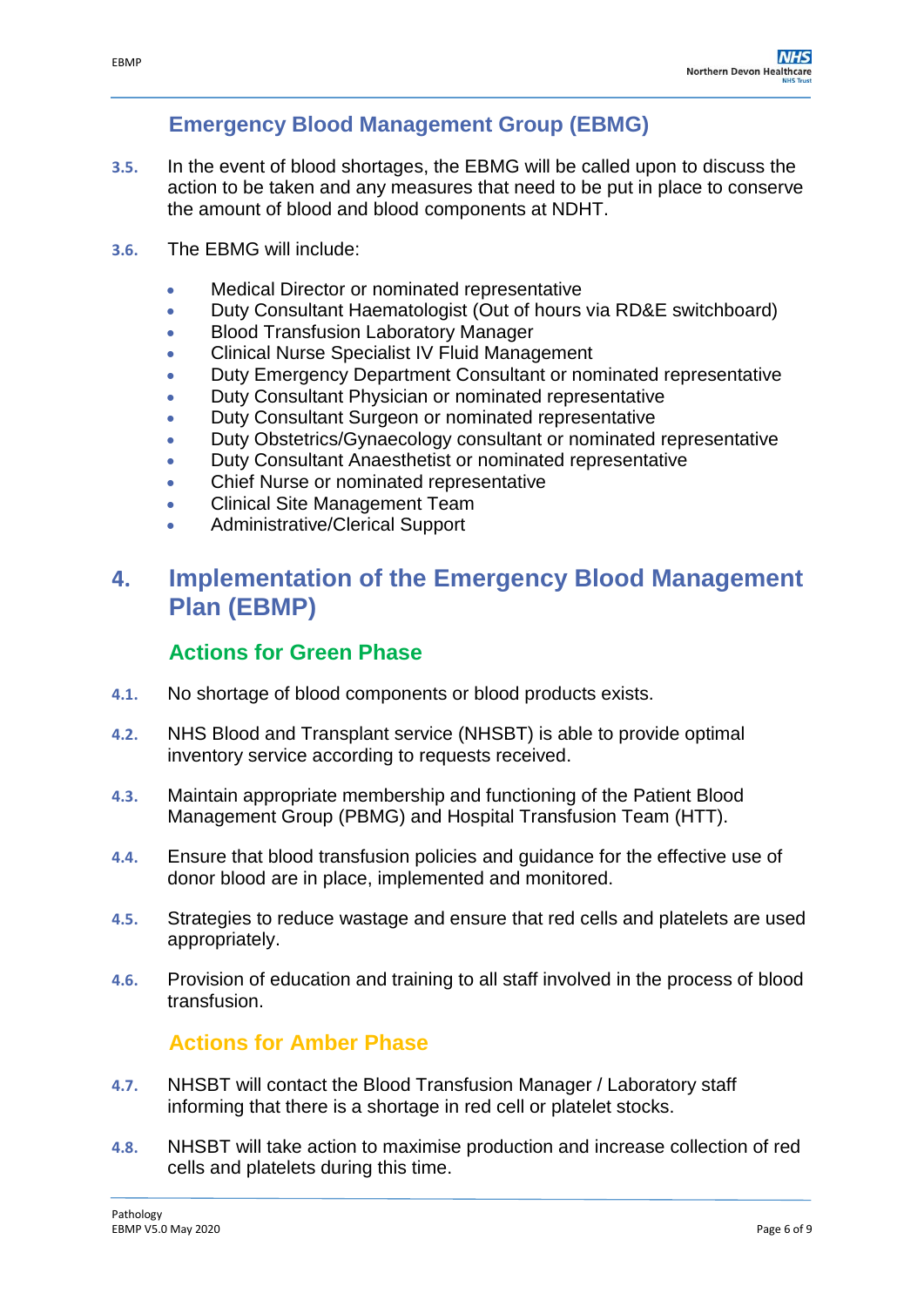- **4.9.** Transfusion Laboratory staff to alert relevant clinical staff promptly upon notification of a blood shortage.
- **4.10.** Transfusion Laboratory staff to instigate contingency to review blood stock levels.
- **4.11.** All clinical areas to strictly apply guidelines on blood component use and reduce transfusion triggers where possible.
- **4.12.** In cases of actual or potential massive blood loss, a Consultant Haematologist must be contacted by the referring team to allow planning of blood component provision and give advice about blood conserving measures.

## **Actions for Red Phase**

- <span id="page-6-0"></span>**4.13.** NHSBT will contact the Blood Transfusion Manager / Transfusion Laboratory staff to report that national red cell or platelet stocks have fallen to levels requiring implementation of the Emergency Blood Management Plan.
- **4.14.** Transfusion Laboratory staff to instigate contingency to reduce blood stockholding to pre-defined levels.
- **4.15.** EBMG to confirm the situation regarding blood use target achievement and maintain communication of red phase throughout the Trust.
- **4.16.** Prioritise transfusion based on clinical need to protect stocks (section 5).
- **4.17.** In major bleeding cases, involve a Consultant Haematologist immediately to plan blood component use, consider alternative haemostatic agents and discuss when blood component support should be stopped.
- **4.18.** EBMG to review blood shortage and impact on patient care daily and as necessary to review further actions to be taken and consider issues raised.

## **Actions for Recovery Phase**

- **4.19.** The NHSBT will inform the Transfusion Laboratory Manager / Laboratory staff that stocks have risen to a level where hospitals can move to Amber or Green status.
- **4.20.** The Haematology Consultant will authorise the change to the appropriate phase of the Emergency Blood Management Plan.
- **4.21.** Return to normal activity levels should be phased so as not to return the national stocks to below critical levels.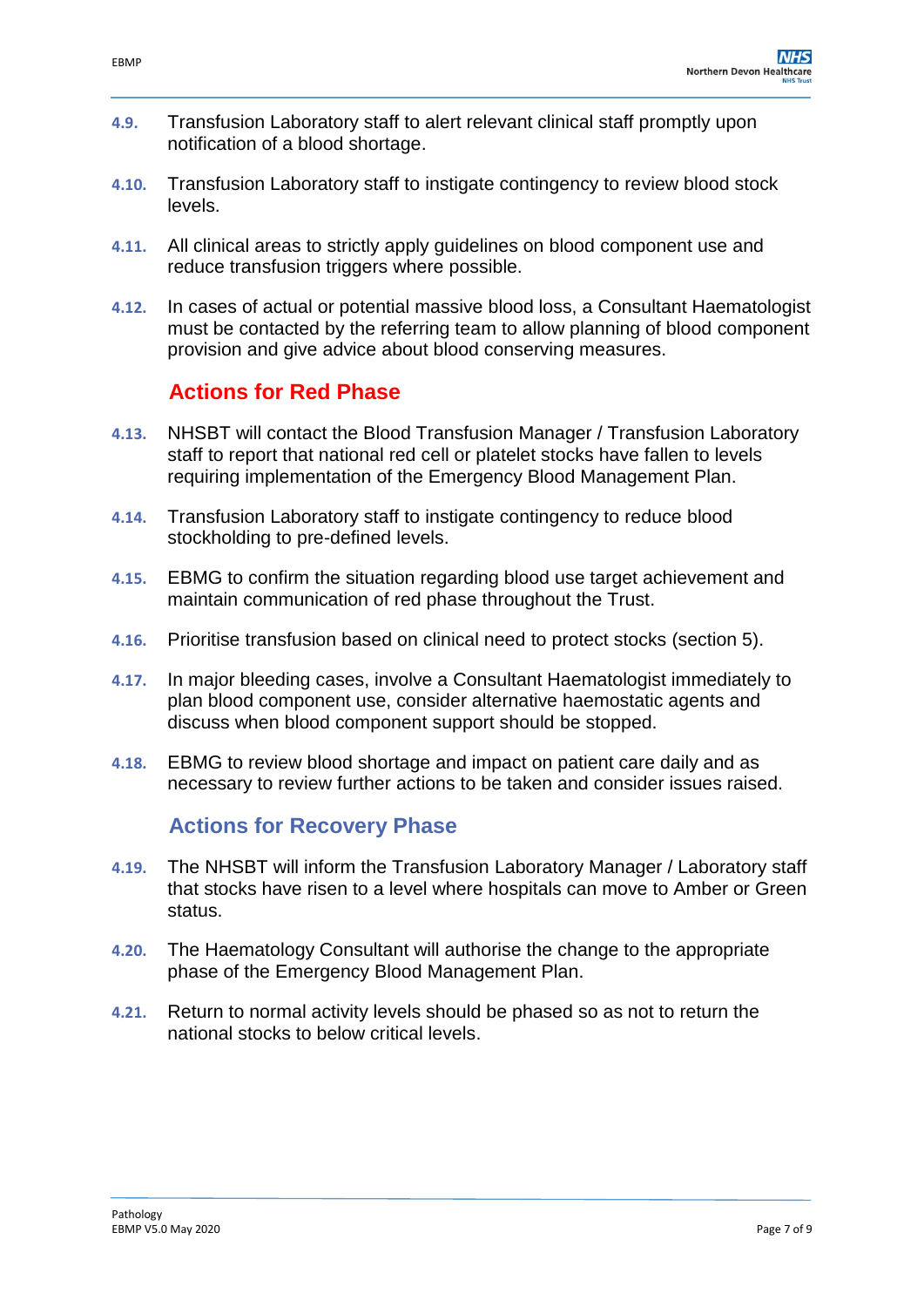# **5. Indication for transfusion**

**5.1.** Three broad patient categories have been created to simplify the management of patients in a general red cell shortage. This is to assist hospitals with prioritising patients to achieve the required reduction in red cell usage. It is recognised that clinical judgement and context of the shortage are essential parts of decision-making.

| <b>Category 1</b>                                                                                                                                                                                                                                                                                                                                                                                                                                                       | <b>Category 2</b>                                                                                                                                                                          | <b>Category 3</b>                                                                          |
|-------------------------------------------------------------------------------------------------------------------------------------------------------------------------------------------------------------------------------------------------------------------------------------------------------------------------------------------------------------------------------------------------------------------------------------------------------------------------|--------------------------------------------------------------------------------------------------------------------------------------------------------------------------------------------|--------------------------------------------------------------------------------------------|
| These patients will remain highest<br>priority of transfusion                                                                                                                                                                                                                                                                                                                                                                                                           | These patients will be<br>transfused in the Amber<br>but not the Red phase                                                                                                                 | These patients will not<br>be transfused in the<br>Amber phase                             |
| <b>Resuscitation</b><br>Resuscitation of life-threatening<br>/ on-going blood loss including<br>trauma.                                                                                                                                                                                                                                                                                                                                                                 |                                                                                                                                                                                            |                                                                                            |
| <b>Surgical support</b><br>Emergency surgery* including<br>cardiac and vascular surgery**<br>and organ transplantation.<br>Cancer surgery with the<br>intention of cure.                                                                                                                                                                                                                                                                                                | <b>Surgery/Obstetrics</b><br>Cancer surgery<br>(palliative).<br>Symptomatic but not<br>$\bullet$<br>life- threatening post-<br>operative or post-<br>partum anaemia.<br>Urgent*** surgery. | <b>Surgery</b><br>Elective surgery<br>which is likely to<br>require donor<br>blood support |
| <b>Non-surgical anaemias</b><br>Life-threatening anaemia<br>including patients requiring in-<br>utero support and high<br>dependency care/SCBU. Stem<br>cell transplantation, or<br>chemotherapy ****<br>Severe bone marrow failure.<br>Transfusion-dependent<br>anaemias including<br>thalassaemia and<br>myelodysplasia.<br>Sickle cell disease (SCD)<br>patients on regular transfusion<br>programmes for prevention of<br>complications of SCD.<br>Organ transplant | <b>Non-surgical anaemias</b><br>Symptomatic but not<br>life-threatening<br>anaemia                                                                                                         |                                                                                            |

**5.3.** \* Emergency – patient likely to die within 24 hours without surgery.

\*\* With the exception of poor risk aortic aneurysm patients who rarely survive but who may require large volumes of blood.

\*\*\* Urgent – patient likely to have major morbidity if surgery not carried out.

\*\*\*\* Planned stem cell transplant or chemotherapy may be deferred if possible.